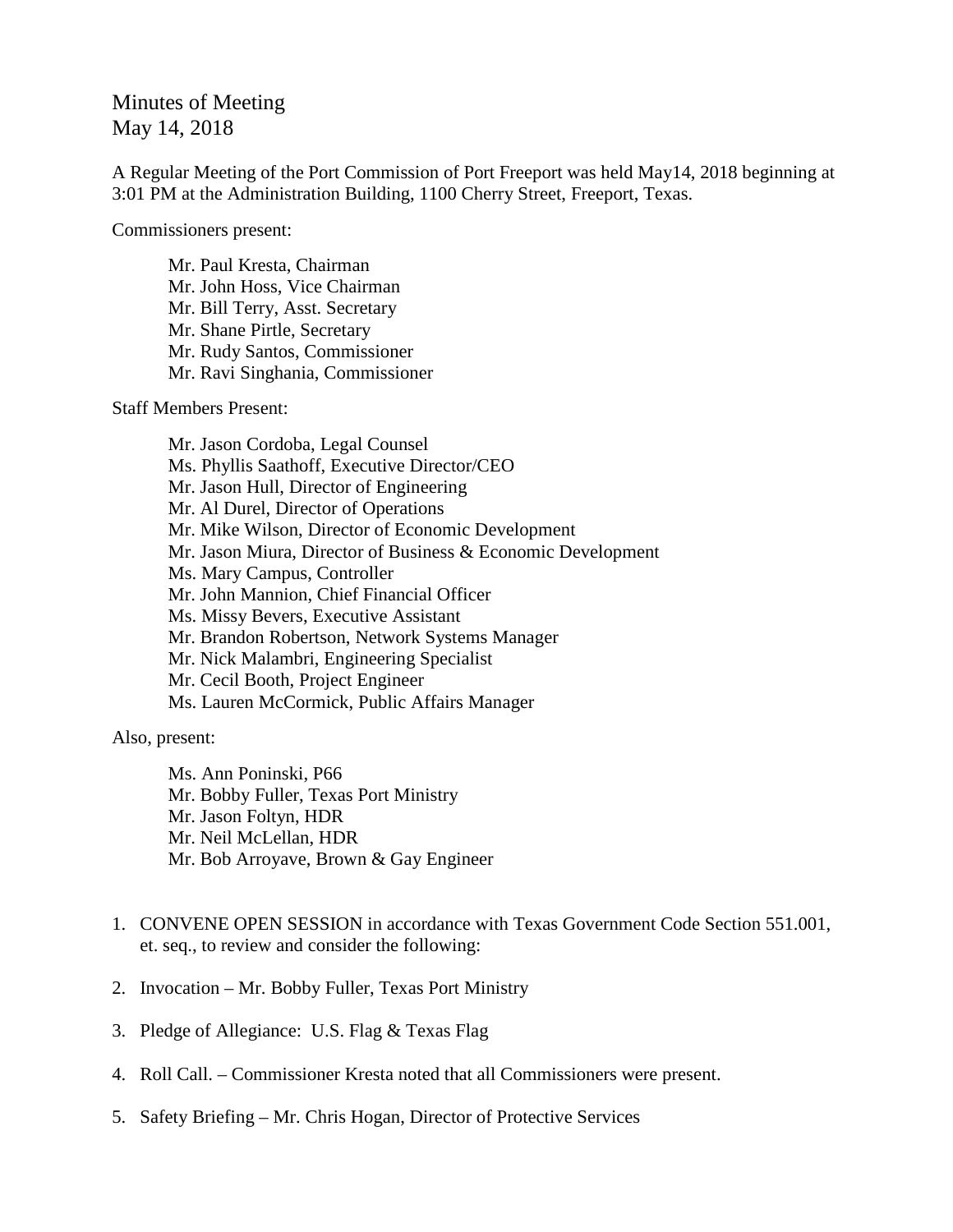6. Approval of minutes from the Regular Meeting held April 26, 2018.

A motion was made by Commissioner Hoss to approve the minutes as presented. The motion was seconded by Commissioner Terry with all Commissioners present voting in favor of the motion and Commissioner Pirtle abstaining.

7. Receive report from Executive Director/CEO and/or Port staff on activities and matters related to administrative affairs. Port tenant updates, USCOE, rail issues, AAPA Committees, leases, contracts, upcoming Port and civic events and other related administrative affairs.

Ms. Saathoff asked Lauren McCormick to report on another successful Take-A-Child Fishing Tournament. Ms. McCormick recognized Darlene Winkler, Tricia Vela and Alex Clubb for their contributions in making the tournament a success. She noted this year's tournament brought 242 registered anglers with over 600 attendees, 100 volunteers and 57 sponsors who donated a total of \$31,000 for the event. The canned goods donated went to the Brazoria County Dream Center. Ms. Saathoff reported the Bond Election passed with voter approval to issue \$130 million in bonds to meet the Port's share of the Freeport Harbor Channel Improvement Project. This was a win for this region, for this community and for future generations. She thanked Ms. McCormick for her efforts of coordinating the bond information materials, website and the many community engagements. Because of these efforts, the voters were able to make informed decisions about the bond package. Ms. Saathoff also acknowledged the participation of other staff and Commissioners, former commissioners, and the organizations and individuals in the community that helped with the communication of this information. Commissioner Kresta also recognized Ms. Saathoff for her hard work and efforts in getting information out to the community and making the election a success. Legislative Director Bill Christen with Congressman Randy Weber's office recently visited the Port and participated in roundtable discussion with channel industry partners. Ms. Saathoff also reported on the May 3 ribbon cutting for the U.S. Customs and Border Patrol new office space. Mr. Durel reported the Saipem Constellation vessel would conclude its visit and sail later today. Port staff and commissioners were granted tours aboard the vessel while in dock. The House released their Energy & Water Development Appropriations Bill which provides \$7.2 billion in annual funding for the U.S. Army Corps of Engineers. The Senate has also introduced their Water Resources Development Act legislation, which staff is currently analyzing. The Ports Caucus group is holding a briefing May 18 to discuss port multimodal rail access needs. Port consultants will be present for the meeting. Ms. Saathoff and Mr. Wilson will be speaking May 17 at the Marine Highway and Strong Ports Seminar in Houston. Ms. Saathoff will also be speaking at the Fort Bend EDC Meeting May 18.

8. Receive report from Commissioners on matters related to meetings and conferences attended, Port presentations and other related Port Commission matters.

Commissioner Pirtle reported attending the ribbon cutting for U.S. Customs Border & Protection, the Take-A-Child Fishing Tournament and Saipem Constellation vessel tour. He also attended a 36A Executive Meeting. Upcoming meetings include the May 15 Freeport Community meeting and May 18 Rail District meeting.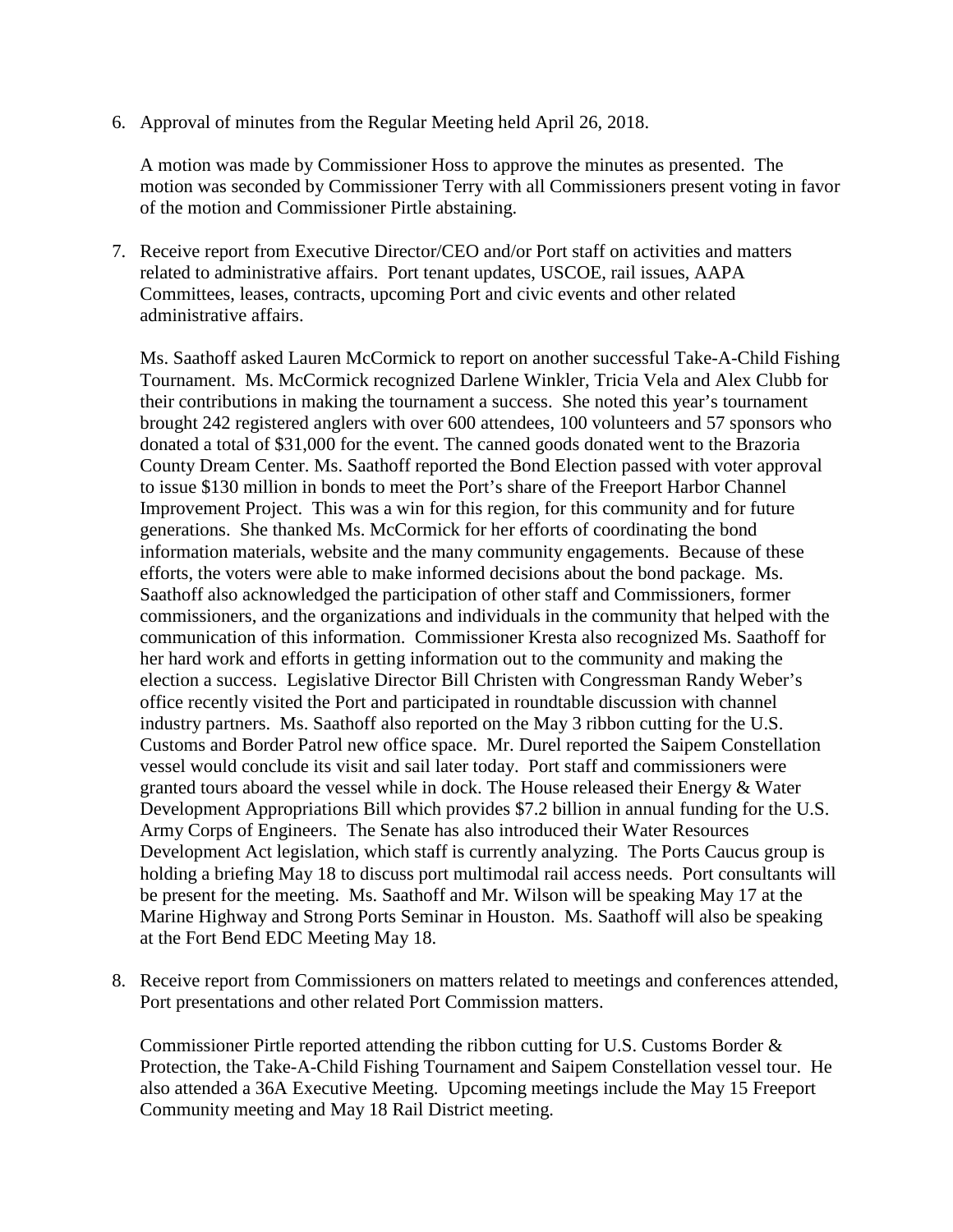Commissioner Hoss also reported attending the CBP ribbon cutting as well as the Saipem Constellation tour.

Commissioner Singhania reported attending the Brazosport College Gator Classic Golf Tournament and the J.A. Golf Tournament. He also attended the CBP ribbon cutting and Saipem Constellation tour and noted the upcoming Rail District meeting.

Commissioner Terry asked staff to follow-up on a previous conversation with Texas Fish Hatchery regarding fish releases before the fishing tournament.

- 9. Public Comment There were no public comments.
- 10. Discuss and consider adoption of a resolution canvassing returns and declaring results of Bond Election held May 5, 2018.

Commissioner Kresta presented the resolution canvassing returns before the Board stating the results with 4,471 votes cast for the proposition and 3,199 votes cast against the proposition.

A motion was made by Commissioner Singhania to approve the resolution as presented. The motion was seconded by Commissioner Hoss with all Commissioners present voting in favor of the motion.

11. Discuss and consider approval of Executive Director/CEO & Commissioners travel for June 2018.

Ms. Saathoff is requesting approval for travel, as necessary, to Washington, DC for possible meetings related to appropriations and WRDDA bills. Also included is an upcoming June 6 sales trip to Florida as well as the Port Commissioners Seminar to be held June 19-21 in Montreal, Quebec for any commissioners that may attend this seminar.

A motion was made by Commissioner Hoss to approve the travel as presented. The motion was seconded by Commissioner Pirtle with all Commissioners present voting in favor of the motion.

12. Discuss and consider setting date to conduct next Board Workshop.

Commissioner Kresta presented proposed dates for the next board workshop with June 27 being the best possible dates based on responses. After discussing all dates, the Board agreed to set the workshop for June 27 at 8:00 a.m. The Board also agreed to a 12:00 p.m. June 7 Pilot Board meeting to consider approval of two new deputy pilots.

- 13. EXECUTIVE SESSION in accordance with Subchapter D of the Open Meetings Act, Texas Government Code Section 551.001, et. seq., to review and consider the following:
	- A. Under authority of Section 551.071 (Consultation with Attorney) for discussion regarding: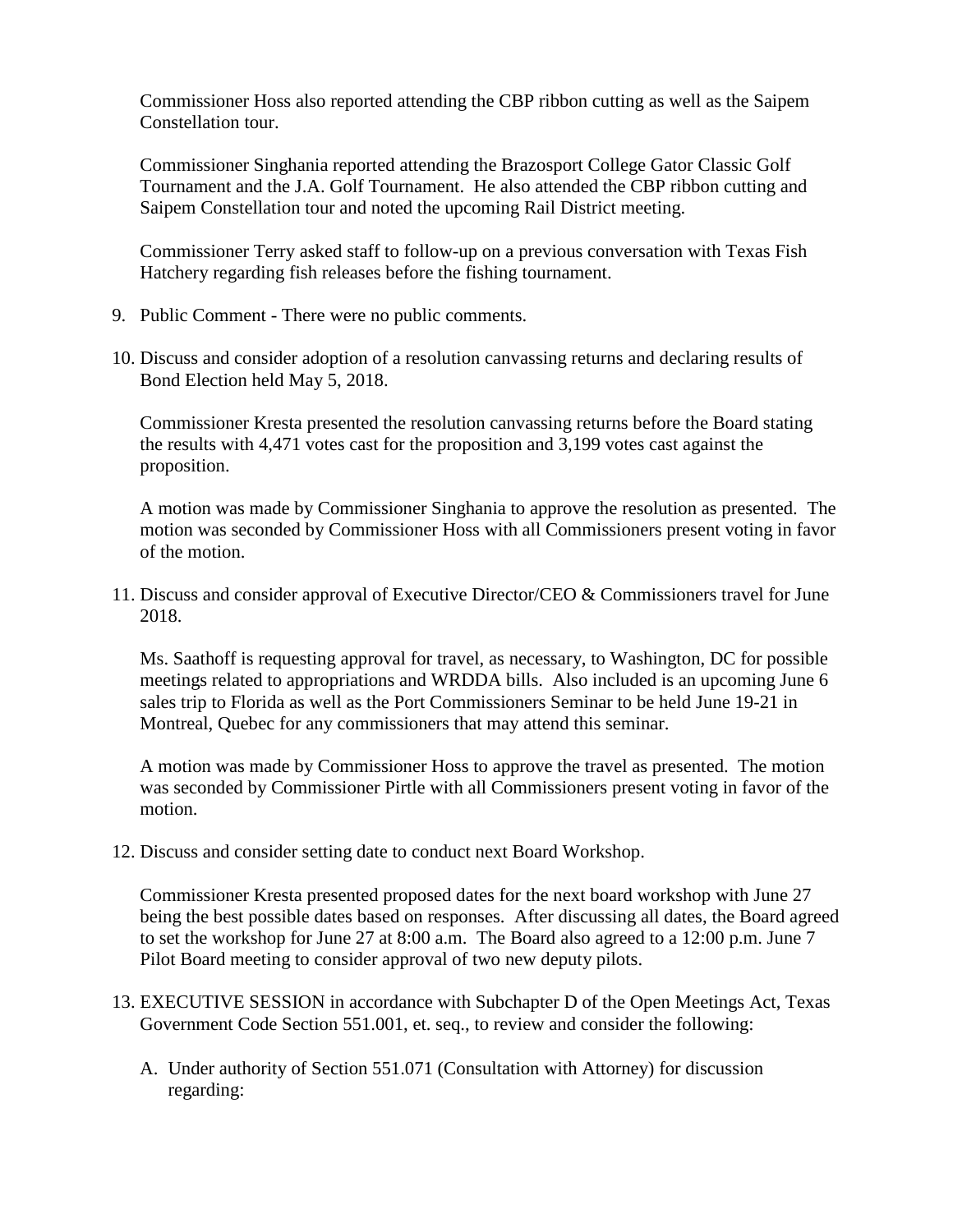- 1. Consultation with attorney and discussion regarding Special District Local Laws Code Title 5 Transportation, Subtitle A Navigation District and Port Authorities, Chapter 5002 Subchapter A.
- 2. Consultation with attorney to discuss potential litigation.
- B. Under authority of Section 551.072 (Deliberation of Real Property Matters) for discussion regarding:
	- 1. The potential exchange, lease, or value of real property located 608 South Avenue G, Freeport, Texas.
	- 2. Discussion regarding all property owned by Port Freeport, including but not limited to the real property located at SURFSIDE BLK ALL 565-566-567 & 568 LOT 6TO8- 9-11-13 (A0051 F J CALVIT).
	- 3. The potential exchange, lease, or value of real property located at Port Freeport, including but not limited to Parcels 7, 8, 10, 26, and 37.
	- 4. Discussion regarding the potential exchange, lease or value of real property located in Freeport, Texas, including but not limited to the area known as the East End of Freeport and bordered by the following streets: FM 1495; East 2<sup>nd</sup> Street; Terminal Street and East 8<sup>th</sup> Street in Freeport, Texas.
	- 5. The potential purchase, exchange, lease or value of real property located at Port Freeport, including but not limited to the real property located at and contiguous to Berths 1, 2, 5 and 7.
	- 6. The potential exchange, lease, or value of real property located at Port Freeport, including but not limited to Parcels 4, 5, 6, 9, 14, 19, 27, 31, 34, and 38.
- C. Under authority of Section 551.071 (Consultation with Attorney) and Section 551.072 (Deliberation of Real Property Matters) for discussion regarding:
	- 1. Consultation with attorney and discussion concerning request by Freeport LNG Expansion, L.P. for Consent and Agreement related to Ground Lease and Development Agreement and Amended and Restated Ground Lease and Development Agreement, both dated May 24, 2012.
- D. Under authority of Section 551.074 (Deliberation of Personnel Matters) for discussion regarding:
	- 1. Deliberation regarding the appointment, employment, evaluation, reassignment, duties of a public officer or employee: Executive Director/CEO.
- E. Under authority of Section 551.076 (Deliberation of Security Matters) for discussion regarding:
	- 1. Discussion regarding issues related to the deployment, or specific occasions for implementation of security personnel or devices or security audit and services.